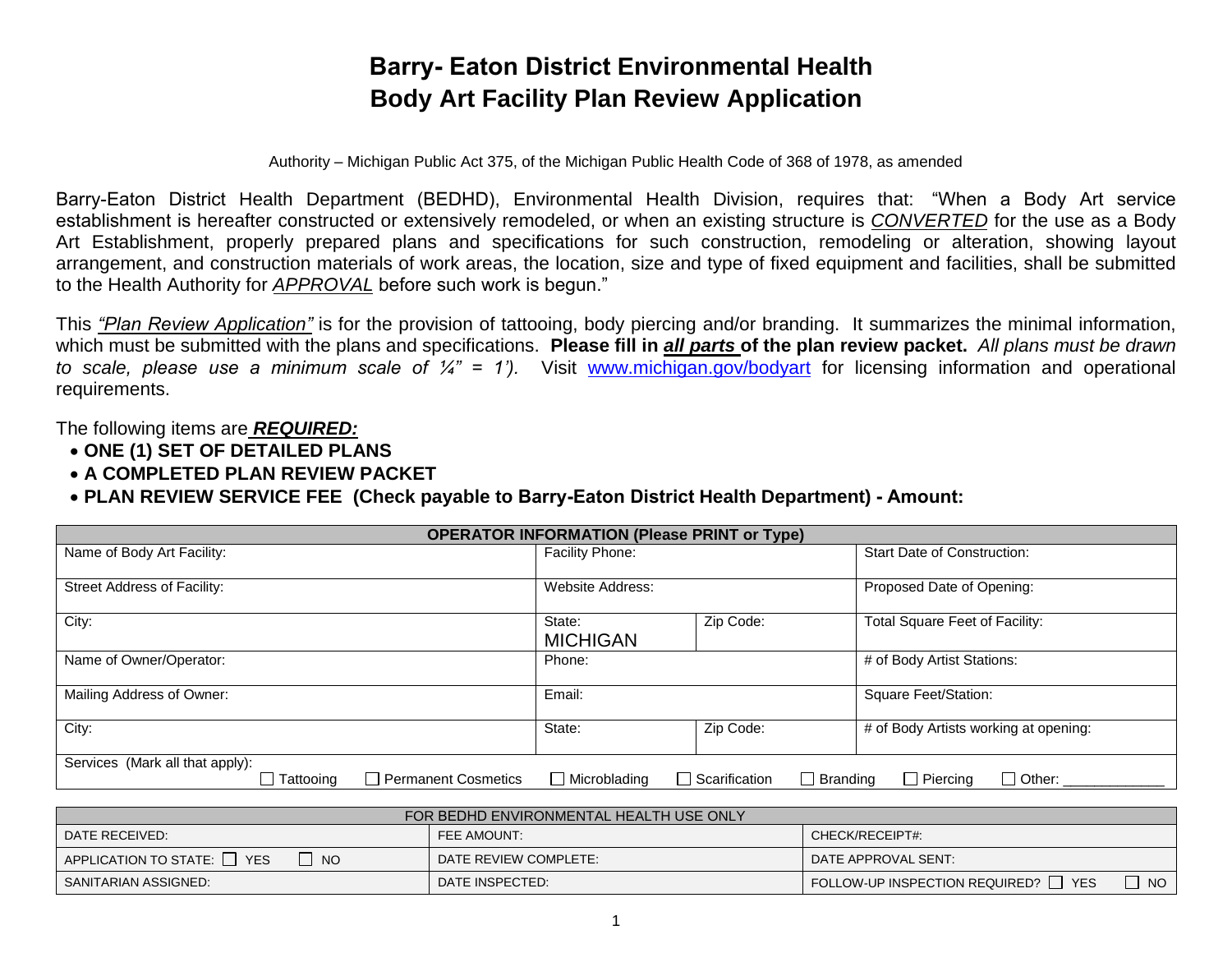# **Barry-Eaton District Health Department Environmental Health Body Art Facility Plan Review Application**

|                                                                                                     |                                                                                                                              | <b>REASON FOR PLAN REVIEW (Check all that apply):</b>             |                                         |                  |  |  |  |  |  |  |  |  |  |  |
|-----------------------------------------------------------------------------------------------------|------------------------------------------------------------------------------------------------------------------------------|-------------------------------------------------------------------|-----------------------------------------|------------------|--|--|--|--|--|--|--|--|--|--|
| New Construction / Facility                                                                         |                                                                                                                              |                                                                   |                                         |                  |  |  |  |  |  |  |  |  |  |  |
| <b>Remodel Licensed Facility</b><br>$\Box$                                                          |                                                                                                                              |                                                                   | Building Renovation after Damage $\Box$ |                  |  |  |  |  |  |  |  |  |  |  |
| Expansion of Existing Floor Plan<br>$\Box$                                                          |                                                                                                                              |                                                                   |                                         |                  |  |  |  |  |  |  |  |  |  |  |
|                                                                                                     |                                                                                                                              |                                                                   |                                         |                  |  |  |  |  |  |  |  |  |  |  |
|                                                                                                     | Specify the type of finish materials: i.e. "High Gloss Enamel Paint, Ceramic Floor Tile, Vinyl Coated Drop-In Acoustic Tile" | <b>ROOM FINISH SCHEDULE</b>                                       |                                         |                  |  |  |  |  |  |  |  |  |  |  |
| *FLOORS:                                                                                            | Must be smooth, impervious, durable and easily cleanable. The floor/wall juncture must have coved molding.                   |                                                                   |                                         |                  |  |  |  |  |  |  |  |  |  |  |
| *WALLS:<br>Must be smooth, impervious, durable and easily cleanable. Light colors are preferred.    |                                                                                                                              |                                                                   |                                         |                  |  |  |  |  |  |  |  |  |  |  |
| Must be smooth, impervious, durable and easily cleanable. Light colors are preferred.<br>*CEILINGS: |                                                                                                                              |                                                                   |                                         |                  |  |  |  |  |  |  |  |  |  |  |
| <b>ROOM DESIGNATION</b>                                                                             | <b>FLOORS</b>                                                                                                                | <b>WALLS</b>                                                      | <b>CEILINGS</b>                         | <b>BASEBOARD</b> |  |  |  |  |  |  |  |  |  |  |
| Practitioner Room(s)                                                                                |                                                                                                                              |                                                                   |                                         |                  |  |  |  |  |  |  |  |  |  |  |
| Storage Room(s)                                                                                     |                                                                                                                              |                                                                   |                                         |                  |  |  |  |  |  |  |  |  |  |  |
| Mechanical Room(s)                                                                                  |                                                                                                                              |                                                                   |                                         |                  |  |  |  |  |  |  |  |  |  |  |
| Restroom(s)                                                                                         |                                                                                                                              |                                                                   |                                         |                  |  |  |  |  |  |  |  |  |  |  |
| <b>Waiting Room</b>                                                                                 |                                                                                                                              |                                                                   |                                         |                  |  |  |  |  |  |  |  |  |  |  |
| Sterilization Equipment room                                                                        |                                                                                                                              |                                                                   |                                         |                  |  |  |  |  |  |  |  |  |  |  |
| Other (Specify)                                                                                     |                                                                                                                              |                                                                   |                                         |                  |  |  |  |  |  |  |  |  |  |  |
|                                                                                                     |                                                                                                                              |                                                                   |                                         |                  |  |  |  |  |  |  |  |  |  |  |
| <b>SUPPLY</b>                                                                                       |                                                                                                                              | <b>WATER SUPPLY &amp; SEWAGE DISPOSAL</b><br><b>DISPOSAL</b>      |                                         |                  |  |  |  |  |  |  |  |  |  |  |
| Municipal Water Supply<br>$\Box$ Yes<br>$\Box$ No                                                   |                                                                                                                              | Municipal Water Disposal                                          | $\Box$ Yes<br>$\Box$ No                 |                  |  |  |  |  |  |  |  |  |  |  |
| $\Box$ No<br>Private Water Supply<br>$\Box$ Yes                                                     |                                                                                                                              | Private Disposal System                                           | $\Box$ No<br>$\Box$ Yes                 |                  |  |  |  |  |  |  |  |  |  |  |
|                                                                                                     |                                                                                                                              | <b>HOT WATER SIZING</b>                                           |                                         |                  |  |  |  |  |  |  |  |  |  |  |
|                                                                                                     |                                                                                                                              |                                                                   |                                         |                  |  |  |  |  |  |  |  |  |  |  |
| WATER HEATER                                                                                        |                                                                                                                              | Volume: Gallons Type Gas Generic Total Number of fixtures on Unit |                                         |                  |  |  |  |  |  |  |  |  |  |  |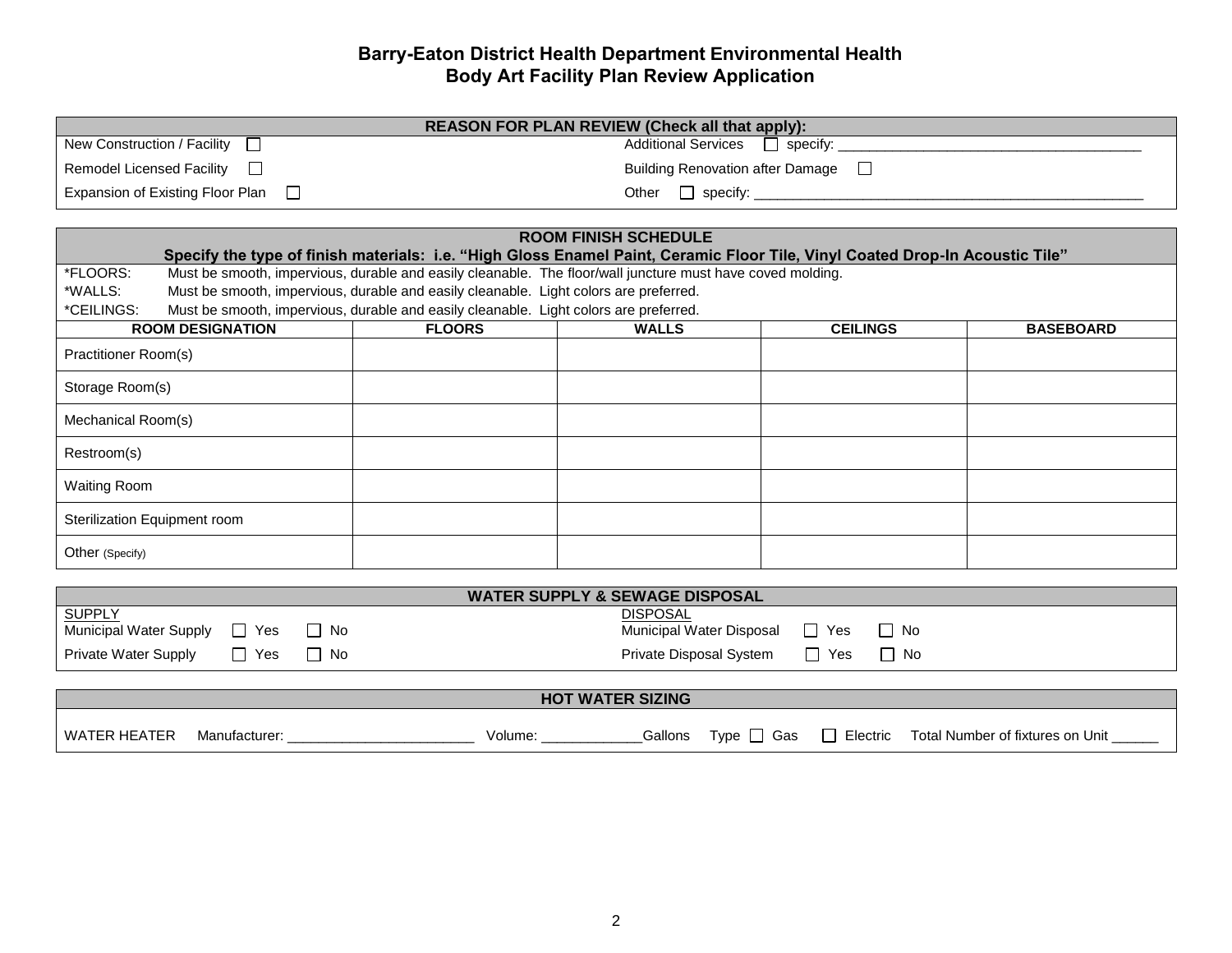|                                             | <b>SURFACE FINISH SCHEDULE</b><br>Specify the type of finish materials: i.e. "Stainless Steel, Formica, Vinyl, Metal" |                 |                                                                                                    |                                     |  |  |  |  |  |  |  |  |  |  |
|---------------------------------------------|-----------------------------------------------------------------------------------------------------------------------|-----------------|----------------------------------------------------------------------------------------------------|-------------------------------------|--|--|--|--|--|--|--|--|--|--|
| <b>EXTERIOR DOORS</b>                       | $\Box$ Yes                                                                                                            | $\Box$ No       |                                                                                                    | Self Closing? □ Yes<br>$\Box$ No    |  |  |  |  |  |  |  |  |  |  |
| <b>RESTROOM DOOR</b>                        | П<br>Yes                                                                                                              | $\Box$ No       |                                                                                                    | Self Closing? □ Yes<br>$\Box$<br>No |  |  |  |  |  |  |  |  |  |  |
| WINDOWS DOORS USED FOR VENTILATION          | $\Box$ Yes                                                                                                            | $\Box$ No       | Screened? □ Yes □ No                                                                               |                                     |  |  |  |  |  |  |  |  |  |  |
| JANITORIAL SINK PROVIDED?                   | $\Box$ Yes                                                                                                            | $\Box$ No       |                                                                                                    |                                     |  |  |  |  |  |  |  |  |  |  |
| CLIENT WAITING/RETAIL AREA SEPARATED? □ Yes |                                                                                                                       | $\Box$ No       | If Yes, Type $\Box$ Floor to ceiling wall $\Box$ 4 ft. high wall (min.) $\Box$ Panel 4 ft. minimum |                                     |  |  |  |  |  |  |  |  |  |  |
| <b>ITEM</b>                                 |                                                                                                                       | <b>MATERIAL</b> | <b>CLEANING METHOD - Describe include Cleaning Products</b>                                        |                                     |  |  |  |  |  |  |  |  |  |  |
| Counters                                    |                                                                                                                       |                 |                                                                                                    |                                     |  |  |  |  |  |  |  |  |  |  |
| <b>Tables</b>                               |                                                                                                                       |                 |                                                                                                    |                                     |  |  |  |  |  |  |  |  |  |  |
| Procedure chairs / benches                  |                                                                                                                       |                 |                                                                                                    |                                     |  |  |  |  |  |  |  |  |  |  |
| Shelving                                    |                                                                                                                       |                 |                                                                                                    |                                     |  |  |  |  |  |  |  |  |  |  |
| Cabinets                                    |                                                                                                                       |                 |                                                                                                    |                                     |  |  |  |  |  |  |  |  |  |  |
| Privacy Screens / Partitions / Curtains     |                                                                                                                       |                 |                                                                                                    |                                     |  |  |  |  |  |  |  |  |  |  |
| Other (Specify)                             |                                                                                                                       |                 |                                                                                                    |                                     |  |  |  |  |  |  |  |  |  |  |
| Other (Specify)                             |                                                                                                                       |                 |                                                                                                    |                                     |  |  |  |  |  |  |  |  |  |  |

|                  | PROCEDURE EQUIPMENT SPECIFICATIONS - Rotary, Pens, or Coil machines, Pre-assembled grouping tool (Use additional Sheet of Paper, if necessary)<br>Submit a copy of equipment specification sheets, including make and model numbers, if available. |                                     |  |  |  |  |  |  |  |  |  |  |  |  |  |
|------------------|----------------------------------------------------------------------------------------------------------------------------------------------------------------------------------------------------------------------------------------------------|-------------------------------------|--|--|--|--|--|--|--|--|--|--|--|--|--|
| <b>EQUIPMENT</b> | <b>MAKE / MODEL</b>                                                                                                                                                                                                                                | <b>SPECIFICATIONS / DESCRIPTION</b> |  |  |  |  |  |  |  |  |  |  |  |  |  |
|                  |                                                                                                                                                                                                                                                    |                                     |  |  |  |  |  |  |  |  |  |  |  |  |  |
|                  |                                                                                                                                                                                                                                                    |                                     |  |  |  |  |  |  |  |  |  |  |  |  |  |
|                  |                                                                                                                                                                                                                                                    |                                     |  |  |  |  |  |  |  |  |  |  |  |  |  |
|                  |                                                                                                                                                                                                                                                    |                                     |  |  |  |  |  |  |  |  |  |  |  |  |  |
|                  |                                                                                                                                                                                                                                                    |                                     |  |  |  |  |  |  |  |  |  |  |  |  |  |
|                  |                                                                                                                                                                                                                                                    |                                     |  |  |  |  |  |  |  |  |  |  |  |  |  |
|                  |                                                                                                                                                                                                                                                    |                                     |  |  |  |  |  |  |  |  |  |  |  |  |  |
|                  |                                                                                                                                                                                                                                                    |                                     |  |  |  |  |  |  |  |  |  |  |  |  |  |
|                  |                                                                                                                                                                                                                                                    |                                     |  |  |  |  |  |  |  |  |  |  |  |  |  |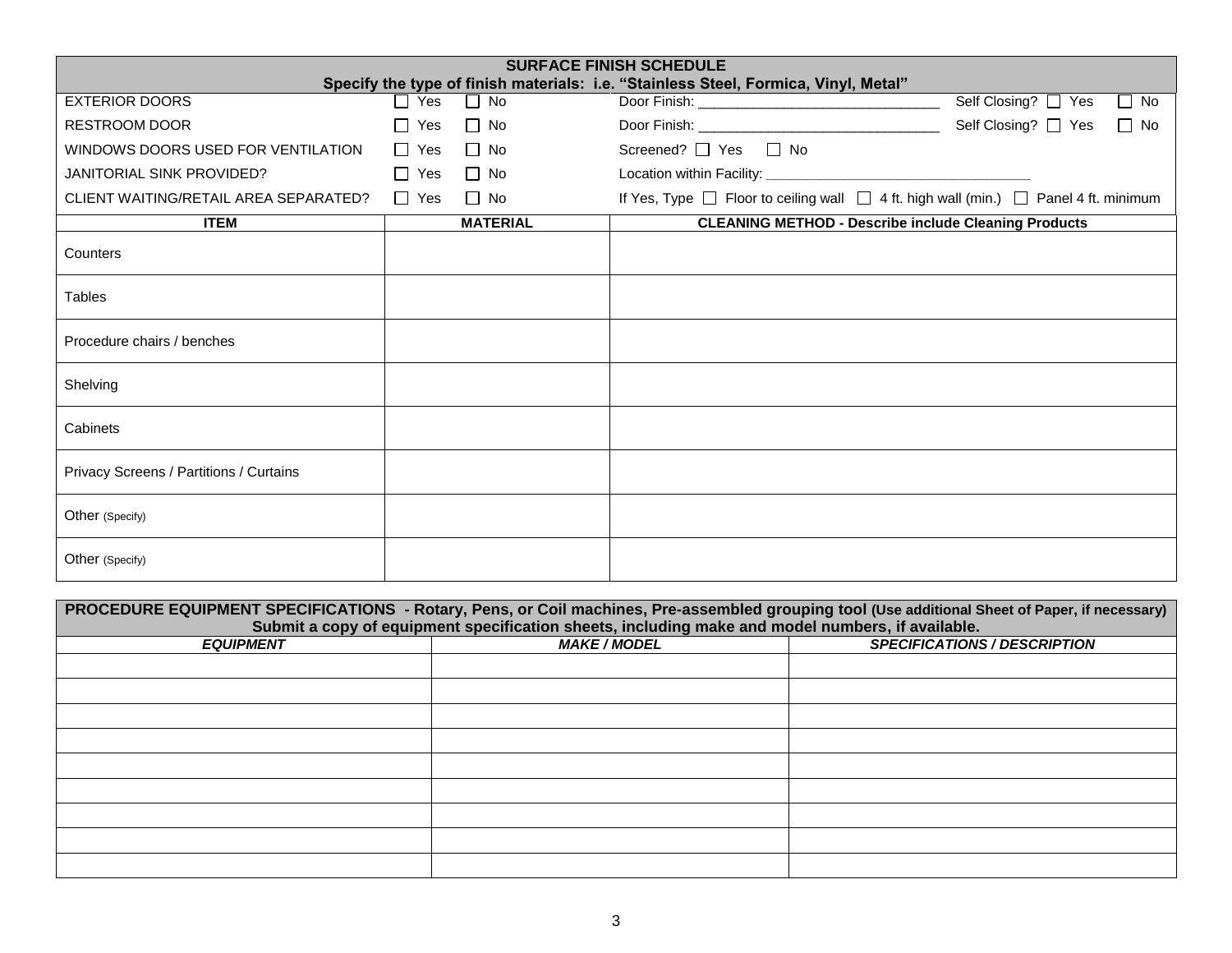|                                                                                                                                                            |                             | <b>STERILIZATION</b>                                                                                                                                                                                                           |                                                                                                                                                                                                                                                                                                                                                                                                                                           |  |  |  |  |  |  |  |  |  |  |
|------------------------------------------------------------------------------------------------------------------------------------------------------------|-----------------------------|--------------------------------------------------------------------------------------------------------------------------------------------------------------------------------------------------------------------------------|-------------------------------------------------------------------------------------------------------------------------------------------------------------------------------------------------------------------------------------------------------------------------------------------------------------------------------------------------------------------------------------------------------------------------------------------|--|--|--|--|--|--|--|--|--|--|
|                                                                                                                                                            |                             | $\Box$ No $\Box$ N/A (only single-use instruments). If Yes, Proceed to next section.<br>$\Box$ Yes                                                                                                                             |                                                                                                                                                                                                                                                                                                                                                                                                                                           |  |  |  |  |  |  |  |  |  |  |
|                                                                                                                                                            |                             | If No or N/A, Please verify that the following statements are true by initialing.                                                                                                                                              |                                                                                                                                                                                                                                                                                                                                                                                                                                           |  |  |  |  |  |  |  |  |  |  |
| SEPARATE INSTRUMENT CLEANING / STERILIZATION ROOM PROVIDED?                                                                                                |                             | All Instruments that come in contact with skin are completely disposable.                                                                                                                                                      |                                                                                                                                                                                                                                                                                                                                                                                                                                           |  |  |  |  |  |  |  |  |  |  |
|                                                                                                                                                            |                             | Disposable instruments come from supplier individually wrapped and sterile.                                                                                                                                                    |                                                                                                                                                                                                                                                                                                                                                                                                                                           |  |  |  |  |  |  |  |  |  |  |
| This SHADED section is for facilities that are completely disposable                                                                                       |                             | Jewelry, if used, comes from the supplier individually wrapped and sterile.                                                                                                                                                    |                                                                                                                                                                                                                                                                                                                                                                                                                                           |  |  |  |  |  |  |  |  |  |  |
|                                                                                                                                                            |                             |                                                                                                                                                                                                                                | I understand that I must contact Barry-Eaton County Health Department before                                                                                                                                                                                                                                                                                                                                                              |  |  |  |  |  |  |  |  |  |  |
|                                                                                                                                                            |                             | new sterilization equipment is purchased, for approval.                                                                                                                                                                        |                                                                                                                                                                                                                                                                                                                                                                                                                                           |  |  |  |  |  |  |  |  |  |  |
| STERILIZATION EQUIPMENT INFORMATION SECTION<br>This section is for facilities using reusable instruments.                                                  |                             |                                                                                                                                                                                                                                | Please Note: All cleaning, disinfecting and sterilization of contaminated tools and instruments must be conducted<br>in a separate room with no other use. This room must have required equipment, plumbing, be enclosed by a door<br>and have a sign placed at entrance prohibiting clients from entry. The room should be organized to prevent cross-<br>contamination of clean, disinfected or sterile equipment with dirty equipment. |  |  |  |  |  |  |  |  |  |  |
| Number of instrument scrub sinks:                                                                                                                          | Sink dimensions:            | Width                                                                                                                                                                                                                          | Length $\qquad \qquad$<br>Depth ______                                                                                                                                                                                                                                                                                                                                                                                                    |  |  |  |  |  |  |  |  |  |  |
|                                                                                                                                                            |                             | Width                                                                                                                                                                                                                          | Depth<br>Length                                                                                                                                                                                                                                                                                                                                                                                                                           |  |  |  |  |  |  |  |  |  |  |
| Is there a designated Handsink* in the Cleaning Room?<br>*It must have its own faucet, basin and durable partition<br>if part of an instrument scrub sink. | l l Yes<br>l INo            | What type of handle(s) or lever on this sink?                                                                                                                                                                                  | □ Smooth Elbow Operated □ Foot Operated □ Hand-free motion sensor □ Other                                                                                                                                                                                                                                                                                                                                                                 |  |  |  |  |  |  |  |  |  |  |
| Number of ultrasonic cleaning units:                                                                                                                       |                             |                                                                                                                                                                                                                                |                                                                                                                                                                                                                                                                                                                                                                                                                                           |  |  |  |  |  |  |  |  |  |  |
|                                                                                                                                                            |                             |                                                                                                                                                                                                                                |                                                                                                                                                                                                                                                                                                                                                                                                                                           |  |  |  |  |  |  |  |  |  |  |
|                                                                                                                                                            |                             |                                                                                                                                                                                                                                |                                                                                                                                                                                                                                                                                                                                                                                                                                           |  |  |  |  |  |  |  |  |  |  |
| Number of Autoclaves:<br>#1                                                                                                                                |                             |                                                                                                                                                                                                                                |                                                                                                                                                                                                                                                                                                                                                                                                                                           |  |  |  |  |  |  |  |  |  |  |
|                                                                                                                                                            | Type: □ Steam/Pressure      |                                                                                                                                                                                                                                |                                                                                                                                                                                                                                                                                                                                                                                                                                           |  |  |  |  |  |  |  |  |  |  |
| #2                                                                                                                                                         |                             | Manufacturer: William State State State State State State State State State State State State State State State State State State State State State State State State State State State State State State State State State St |                                                                                                                                                                                                                                                                                                                                                                                                                                           |  |  |  |  |  |  |  |  |  |  |
|                                                                                                                                                            | $Type: \Box$ Steam/Pressure |                                                                                                                                                                                                                                |                                                                                                                                                                                                                                                                                                                                                                                                                                           |  |  |  |  |  |  |  |  |  |  |
| #3                                                                                                                                                         | Manufacturer: Nanufacturer: |                                                                                                                                                                                                                                | Type: □ Steam/Pressure □ Dry Heat Serial # for Unit #3: ________________________                                                                                                                                                                                                                                                                                                                                                          |  |  |  |  |  |  |  |  |  |  |
|                                                                                                                                                            |                             |                                                                                                                                                                                                                                |                                                                                                                                                                                                                                                                                                                                                                                                                                           |  |  |  |  |  |  |  |  |  |  |
| Backflow device provided on units?<br>II Yes<br>l I No                                                                                                     |                             |                                                                                                                                                                                                                                |                                                                                                                                                                                                                                                                                                                                                                                                                                           |  |  |  |  |  |  |  |  |  |  |
| Autoclave Test Facility:<br>Name:                                                                                                                          |                             | Spore Test conducted monthly? □ Yes                                                                                                                                                                                            | $\Box$ No                                                                                                                                                                                                                                                                                                                                                                                                                                 |  |  |  |  |  |  |  |  |  |  |
| Address:                                                                                                                                                   |                             |                                                                                                                                                                                                                                | Include latest spore test with this Plan Review Application.                                                                                                                                                                                                                                                                                                                                                                              |  |  |  |  |  |  |  |  |  |  |
| Phone:                                                                                                                                                     |                             |                                                                                                                                                                                                                                |                                                                                                                                                                                                                                                                                                                                                                                                                                           |  |  |  |  |  |  |  |  |  |  |
| How will sterilized instruments be stored?                                                                                                                 |                             |                                                                                                                                                                                                                                |                                                                                                                                                                                                                                                                                                                                                                                                                                           |  |  |  |  |  |  |  |  |  |  |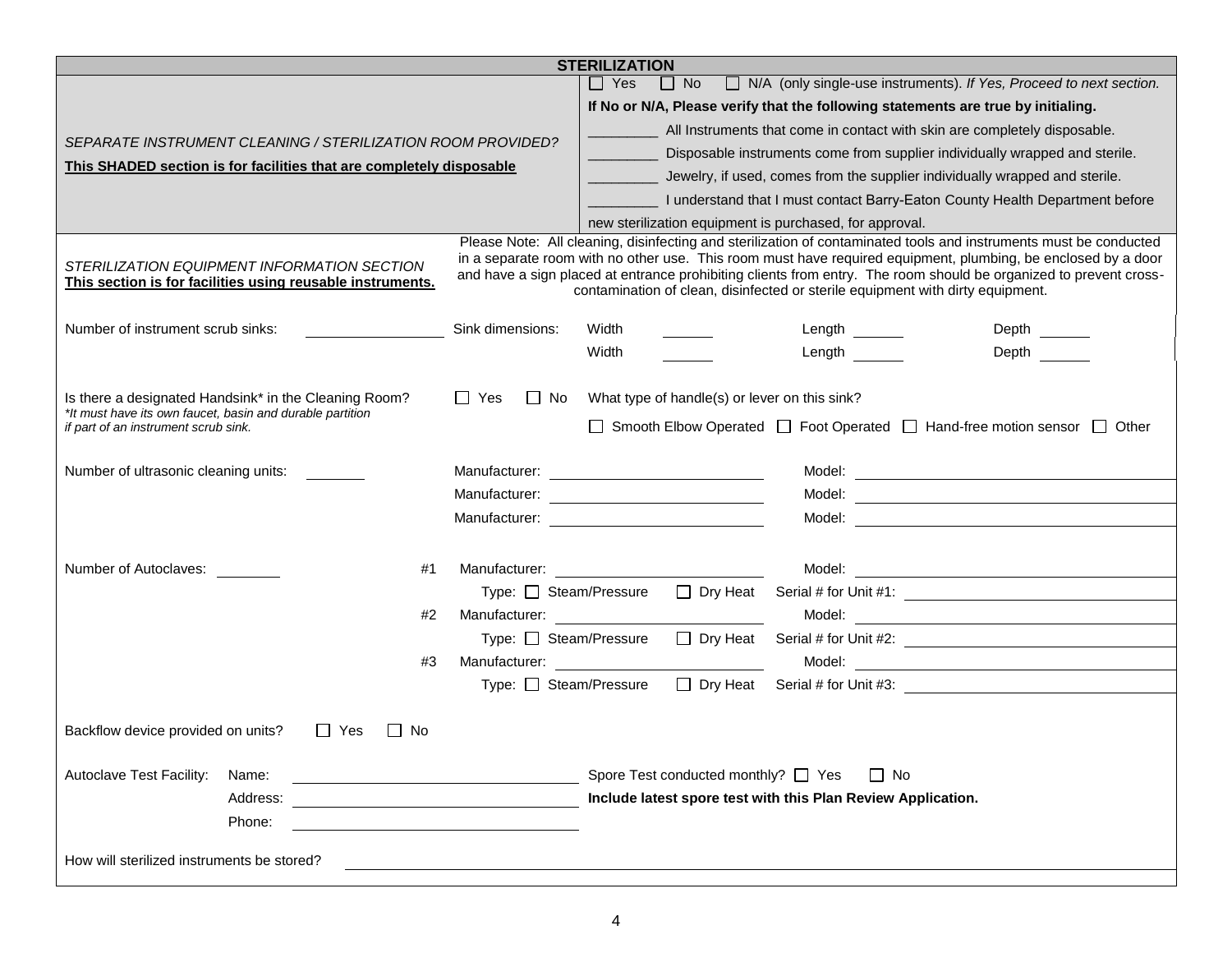|                                    |                                                                                          | <b>OPERATIONAL</b>                                                                                                                         |                                 |                                                             |                    |
|------------------------------------|------------------------------------------------------------------------------------------|--------------------------------------------------------------------------------------------------------------------------------------------|---------------------------------|-------------------------------------------------------------|--------------------|
| Days / Hours of Operation:         | $\Box$ Sunday ____________<br>$\Box$ Monday _____________<br>$\Box$ Tuesday ____________ | Thursday ___________<br>$\Box$ Friday                                                                                                      | $\Box$ Wednesday ______________ | Saturday ____________<br>By Appointment ONLY                |                    |
| Restroom:                          | Toilet<br>Urinal                                                                         | $\Box$ Self-closing door<br>$\Box$ Handwashing sink                                                                                        |                                 | Covered waste receptacle<br>$\perp$                         |                    |
|                                    |                                                                                          |                                                                                                                                            |                                 |                                                             |                    |
|                                    |                                                                                          |                                                                                                                                            |                                 |                                                             |                    |
|                                    |                                                                                          | Are waste receptacles in the procedure and Sanitation Room, if present, covered and have hands-free opening mechanisms? $\Box$ Yes         |                                 | ∐ No                                                        |                    |
|                                    | Where will INK be stored? $\Box$ Storage cabinet                                         | □ Technicians enclosed cabinet / storage locker                                                                                            |                                 |                                                             |                    |
|                                    |                                                                                          |                                                                                                                                            |                                 |                                                             |                    |
|                                    |                                                                                          |                                                                                                                                            |                                 |                                                             |                    |
|                                    |                                                                                          |                                                                                                                                            |                                 |                                                             |                    |
|                                    |                                                                                          |                                                                                                                                            |                                 |                                                             |                    |
| Skin Preparation items to be used: | □ Glove Nitrile                                                                          | Glove Latex (cannot be used in conjunction with Petroleum based products)                                                                  |                                 | single use pens/markers<br>$\Box$ single use transfer paper | Razors, disposable |
|                                    |                                                                                          |                                                                                                                                            |                                 |                                                             |                    |
|                                    |                                                                                          |                                                                                                                                            |                                 |                                                             |                    |
|                                    |                                                                                          | What is the minimum retention schedule for client records?<br>What is the minimum retention schedule for client records?                   |                                 |                                                             |                    |
|                                    |                                                                                          |                                                                                                                                            |                                 |                                                             |                    |
| Client Record and Consent Form     |                                                                                          | Please provide copies of the following forms to be used by your facility (draft form acceptable for the review):                           |                                 |                                                             |                    |
|                                    |                                                                                          | □ Client AfterCare Instructions (If more than one type, include all (i.e. □ Tattoo □ Piercing □ Microblading □ Branding                    |                                 | $\Box$ Other:                                               |                    |
|                                    |                                                                                          | □ Documentation of completed Bloodborne Pathogen training for each Technicians (Proof of registration for an upcoming class is acceptable) |                                 |                                                             |                    |
|                                    | Documentation of Medical Waste Pick-Up service company and/or contract                   | Documentation of hepatitis B vaccine status or completed declination forms for each technician                                             |                                 |                                                             |                    |
|                                    | Documentation of MDEQ Registration as a Producing Facility of Medical Waste              |                                                                                                                                            |                                 |                                                             |                    |
|                                    | □ Copy of the facility's Exposure Control Plan                                           | □ Disclosure Statement and Notice for Filing Complaints                                                                                    |                                 |                                                             |                    |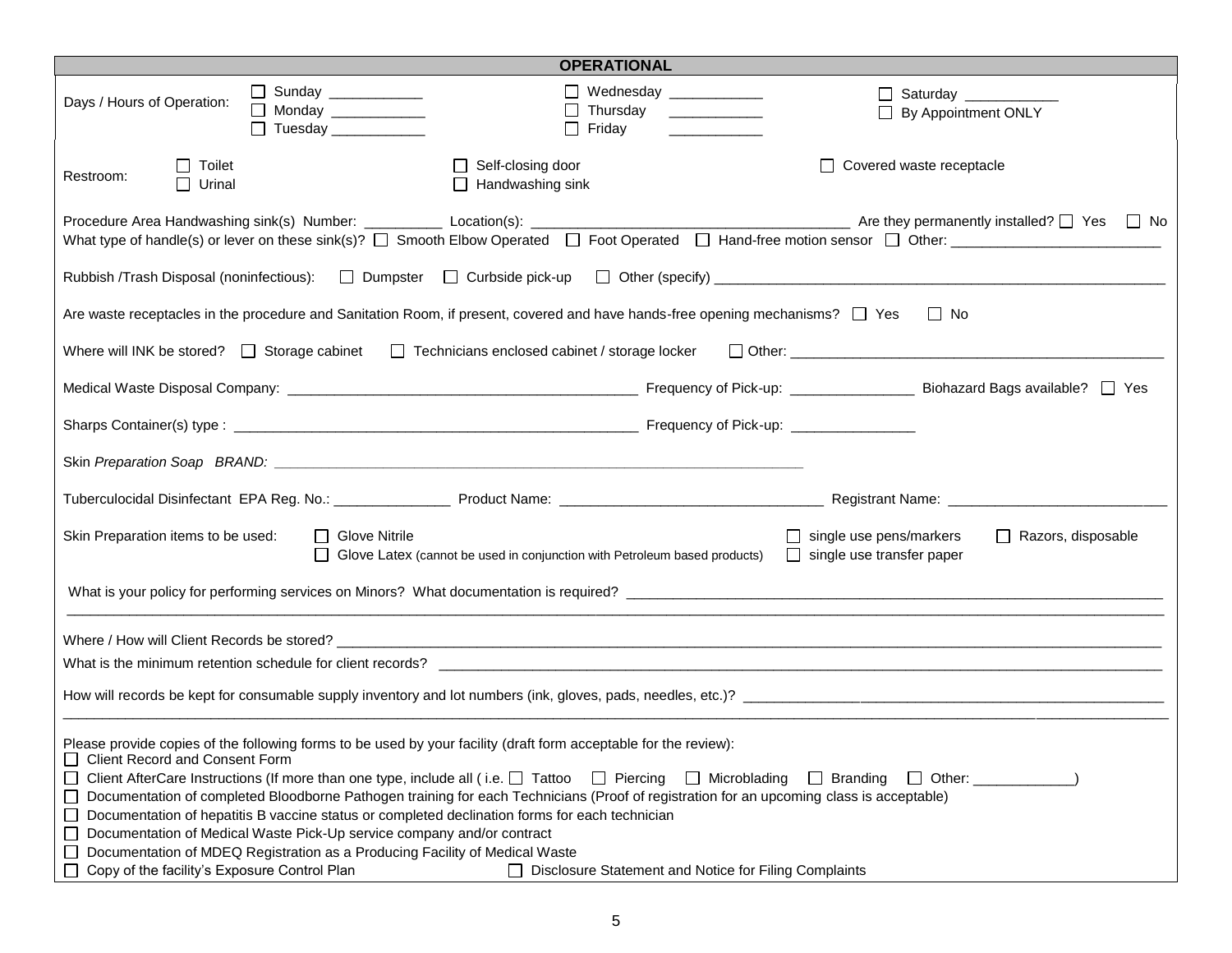#### **WEBSITES and OTHER IMPORTANT INFORMATION**

#### State of Michigan Information:

Additional Information including form samples, Requirements for Body Arty Facilities, Applications, Training, How to apply for a license, Medical Waste and much more can be obtained from the following website: [https://www.michigan.gov/mdhhs/0,5885,7-339-71551\\_27716\\_73975---,00.html](https://www.michigan.gov/mdhhs/0,5885,7-339-71551_27716_73975---,00.html) There are links to additional pages within the Michigan Department of Health & Human Services Department site to assist you.

### Barry-Eaton District Health Department Information:

Applications are reviewed in order of date received. **Incomplete submittals will delay approval to proceed with construction.** Upon completion of review of this packet, an Environmental Health Sanitarian will contact the applicant to discuss revisions or to set an appointment for a pre-opening inspection. Please make sure contact information on Page 1 is correct. Should information change after submittal, please contact our office at **(517) 543- 2430** and request to speak with one of the staff in the Body Art program, so we can update our records.

#### **All forms must be submitted prior to the pre-opening inspection. The Plan Review fee is non-refundable.**

Facility also must apply for a Body Art Facility license through the State of Michigan before a Pre-Opening inspection will be conducted by Barry-[Eaton District Health Department employee](https://www.michigan.gov/mdhhs/0,5885,7-339-71551_27716_73975_73976_74167-250493--,00.html).

## **FLOOR PLAN INSTRUCTION PAGE** *For completing Page 7*

The State of Michigan Body Art Rules require that new Body Art facilities or existing facilities undergoing renovation submit an accurate floor plan at least 8.5" x 11" or larger scale drawing and Floor Plan of the proposed facility or proposed renovation to be submitted to the Local Health Department responsible for inspection.

Professional drawn plans are not required but the drawing should be to scale and show the following items: **Walls, Windows, Doors**

Below is a list of Equipment items typically found in a Body Art Facility. The items on the Floor Plan should be easily identifiable. We created a legend below to assist you with labeling plans. It is suggested that the numbers be used from the list below to label your Floor Plan if not clearly indicated.

**\*Items containing this asterisk are required to be shown on the scaled plans.** Some Items, such as Handwashing Sink(s), will be used more than once.

*If the Facility is using Disposable, single-use items only, please mark N/A to items not applicable to the operation on the list below. (Generally 20, 21, 22, 23).* 

#### **LEGEND**

|    | Reception Desk          | 10. Work Station Tray      | 19. Janitor Closet         |
|----|-------------------------|----------------------------|----------------------------|
| 2. | Display Case            | 11. Procedure Area*        | 20. Instrument Scrub Sink* |
| 3. | Drawing/Stencil Area    | 12. Office / Break Area    | 21. Sterilization Room*    |
|    | 4. Storage Cabinets*    | 13. Handwashing Sink*      | 22. Autoclave*             |
|    | 5. Armrest              | 14. Liquid Soap*           | 23. Ultrasonic Machine     |
| 6. | Lamp                    | 15. Paper Towel Dispenser* | 24. Hot water Tank         |
|    | 7. Counter*             | 16. Restroom*              | 25. Mop Sink               |
|    | 8. Procedure Bed/Chair  | 17. Piercing Bed/Chair     | 26. Waiting Room*          |
| 9. | <b>Sharps Container</b> | 18. Body Piercing Room*    | 27. File Cabinet           |